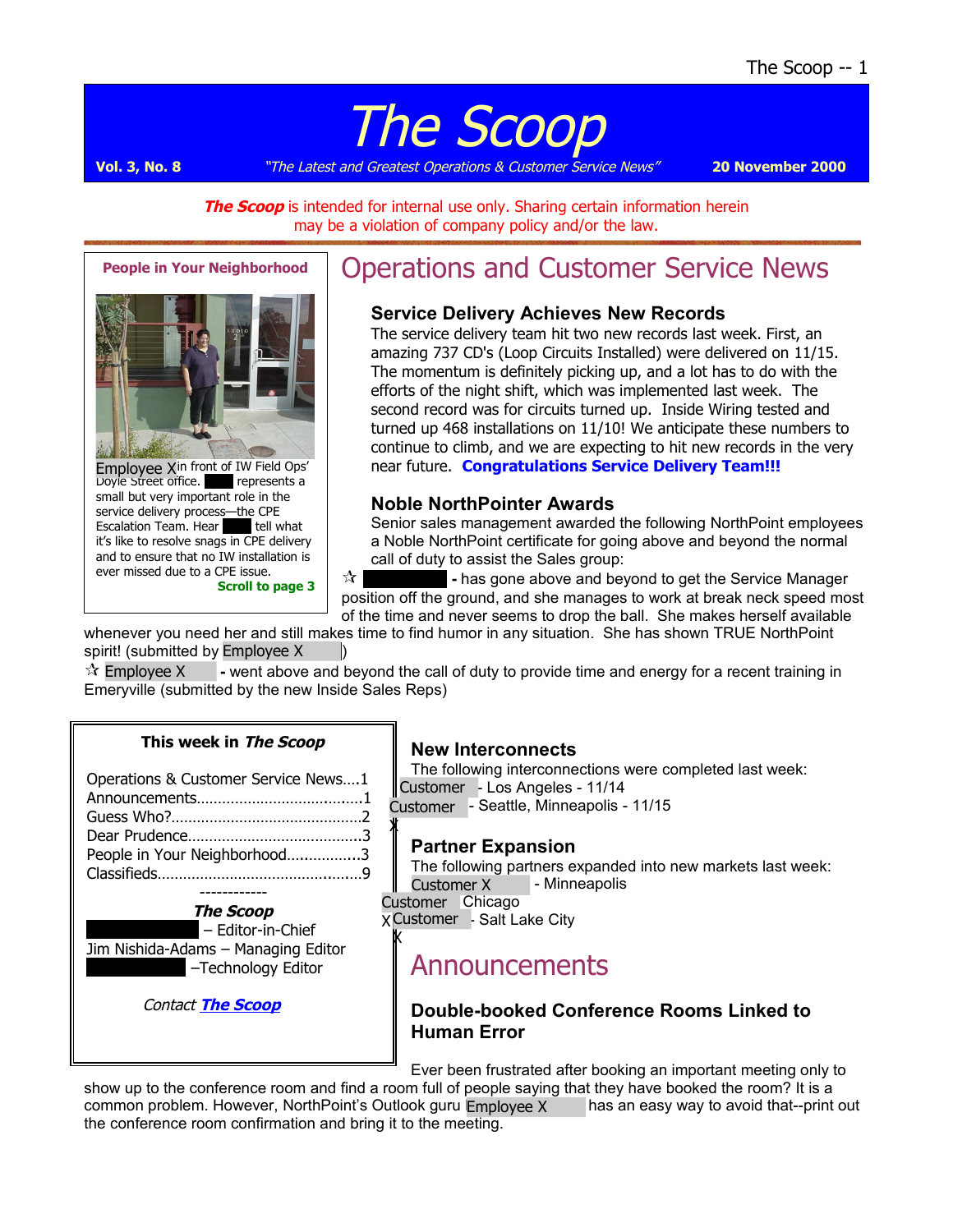says that, "One major reason users get double bookings is: they do not read the message that comes back from the conference room." She adds that "When a user sends a request to a room for a meeting this is what happens:

- 1) The user who makes the request is free, so outlook schedules the meeting in his/her calendar.
- 2) The conference room gets the request and runs a script to see if it is available.
- 3) The conference room sends a mail message back to user saying either "Yes" or "No."
- 4) The user may not read this item. If it comes back as "No," your calendar is still booked and you believe you have the room.

In addition to reading and printing out the confirmation, Fund suggests that users should book the room separately, get a response and THEN invite the users.

#### **Operations Development Announces Organizational Changes**

Ric Green, Project Coordinator for Operations Development, announces the following new hires and promotions:

|                                                                                | Employee X: Senior Manager Process Management              | 11/1  |
|--------------------------------------------------------------------------------|------------------------------------------------------------|-------|
|                                                                                | <b>Natalie Hinton: Senior Business Analyst (promotion)</b> | 11/16 |
| Employee X                                                                     | : Business Analyst                                         | 11/16 |
| Employee X                                                                     | : Business Analyst                                         | 11/16 |
|                                                                                | Employee X : Business Analyst                              | 11/27 |
| <b>Brandi Johnson: Process Developer</b><br>Latricia Maddox: Process Developer |                                                            | 11/16 |
|                                                                                |                                                            | 11/16 |
|                                                                                |                                                            |       |

#### **Birthdays**

The Scoop asks you to join us in wishing a happy birthday to our fellow team members:

- $\blacktriangleright$  Happy Belated Birthday to Employee X Nov. 11
- Happy Belated Birthday to Debra Harrison Nov 19
- ← Happy Birthday to Elsy Juarez Nov. 21
- $\blacktriangleright$  Happy Birthday to Lisa Ma Nov. 22

---------------------------------------------

If you'd like to share your birthday with us, please send a message to *[The Scoop](mailto:opscommunications@northpoint.net)*.

## Guess who?



"**Guess Who?**" is a fun little diversion to see how well you know your coworkers. Why should you want to know your coworkers? Well, outside of the fact that you need them to get your work done, consider this: There are 168 hours in a week. If you sleep 8 hours a night, 7 days a week, you spend 56 hours per week in a different world. Therefore, you spend 112 hours per week awake and aware of what's going on around you (well, not all of us). If you spend 40 of those awake hours at work, that means that 35% of your life is spent among your coworkers. So it would probably make for a closer and friendlier work experience if you had a little fun with your coworkers from time to time. That's what "Guess Who?" is all about.

#### **No winner for the week of 11/06-00, nor for the week of 11/13-00.**

I suppose it's time to give a little hint, isn't it? OK. She works in the Bell Atlantic South team. Send your best guess to *[The Scoop](mailto:opscommunications@northpoint.net)* as soon as you think you have it for your chance to win a prize and have your victory published in The Scoop.

Know who this is?

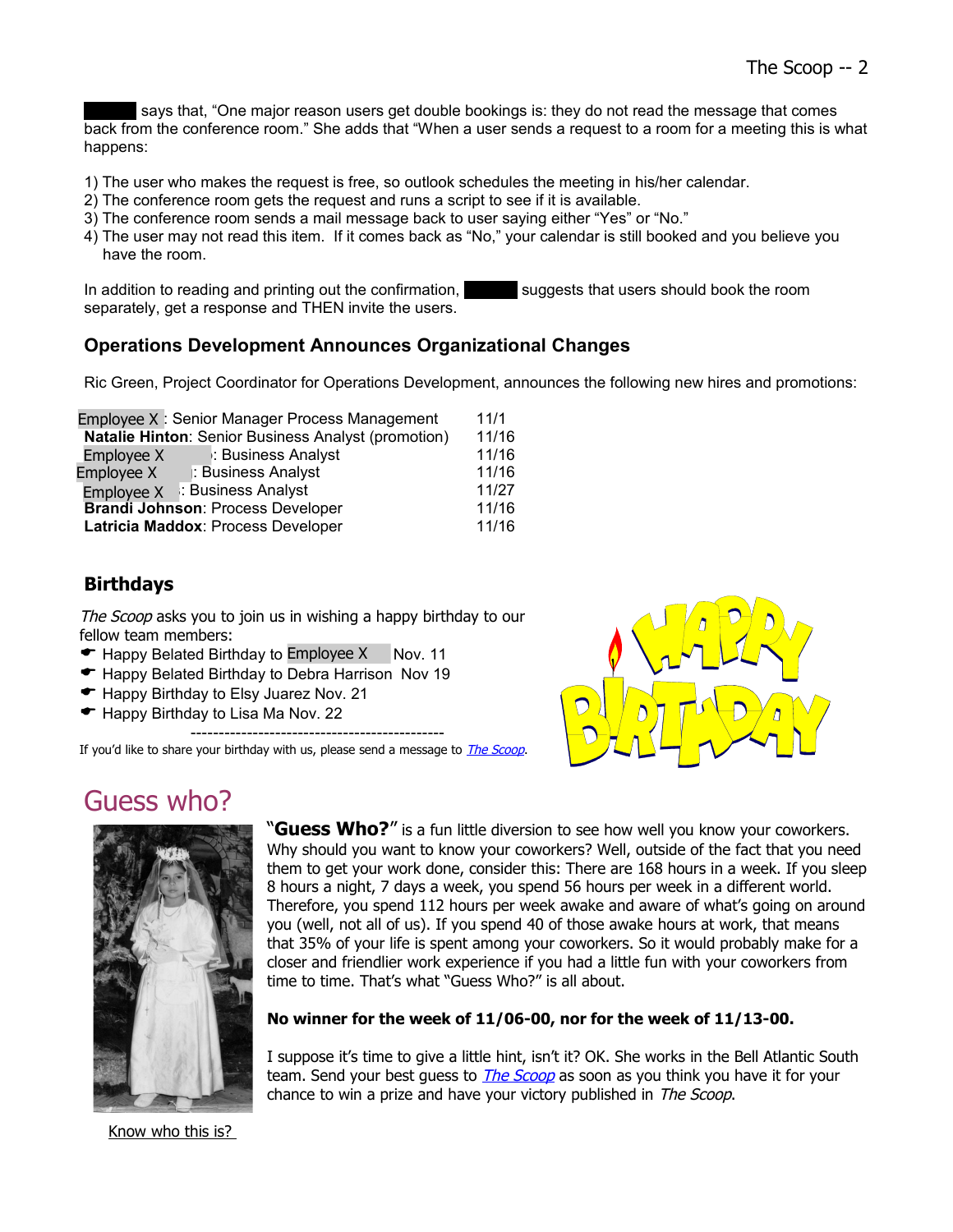### Dear Prudence



Prudence -- your guide to office etiquette at NorthPoint. What is office etiquette? The work environment at NorthPoint is unique. We work in very close proximity and have to moderate our behavior so as not to disrupt the work of those around us. NorthPoint does not have written policies to cover every situation. That's why we have Prudence. If you have a question or are having a problem and need advice, let her know. Send your questions to *[The Scoop](mailto:opscommunications@northpoint.net)*.

#### Dear Prudence,

I have a cube mate who leaves his cell phone on at his desk when he leaves the cube. It inevitably starts ringing the moment he leaves and rings about 8 times

before it finally goes to voicemail. It's so distracting. Do you have any suggestions on what I could say to him or how to approach this? I don't want to make him angry since we share a cube.

#### Ringing in my Ears in Emeryville

Dear Ringing in my Ears,

Perhaps your cube mate doesn't realize that the phone rings so many times before going to voicemail. Bringing this to his attention in a non-confrontational way could solve the problem immediately. Chances are he didn't realize it was causing a disturbance. If you address your co-worker and there is no change in behavior, you should bring your concern to your manager as a documented complaint. As always, if you have formally addressed your co-worker and your manager and do not reach a satisfactory compromise, submit a written complaint to the Employee Relations staff in Human Resources as a last resort.

If you have a cell phone, please be respectful and keep your phone on vibrate in the workplace, particularly if you are not around to answer it. The work environment at NorthPoint requires all of us to be considerate of those working in close proximity.

Prudence

#### People in Your Neighborhood كحصان كطائف كالمحارب ንድ



Employee X working CPE Escalations

**Scoop:** What is your job?

 Many of the goals that Operations & Customer Service sets for itself seem to revolve around delivering a circuit. We talk about line counts, new central offices, due dates, etc., and we might lose sight of the fact that a lot of work continues after the line is installed. It begins with making sure that the subscriber has a CPE.

Employee  $X$  is one of the key players in IW Field Operations' CPE Escalation Team who make sure that the CPE is delivered so that the Inside Wiring appointment can go smoothly the first time. Hear what makes life easy for someone working CPE escalations as well as what makes life difficult.

I do the CPE Escalations and I do the inventory—the CPE sparing inventory.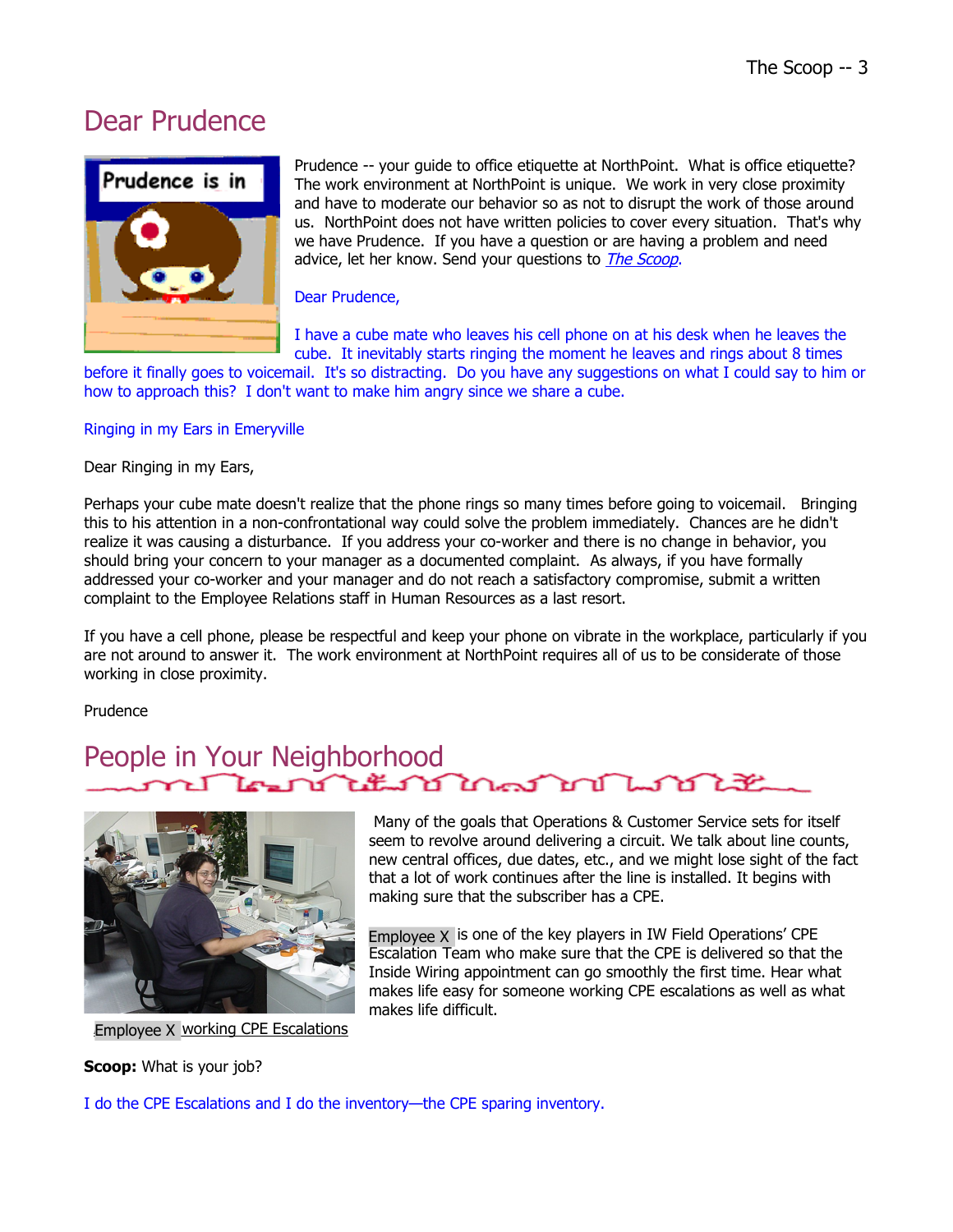**Scoop:** And what does that involve? Tell me about each of those. What is CPE Escalations?

Once the circuit has been installed and tested, someone has to go into OSS 2000 and change the Local Loop status to "In Service," which means that the end user is ready for inside wiring (IW), but they need a CPE before the IW tech goes out to install the CPE. Once that status is changed to "In Service," OSS 2000 electronically sends a CPE order to Airborne (we keep all of our CPE inventory at Airborne's hub in Ohio). A special team at Airborne pulls the CPE from our stock, configures it (if it's a router), and sends it overnight to the end user's site.

If an order goes smoothly (for example, there's a good delivery address where someone will actually be there to sign for the CPE when Airborne arrives), we never get involved in the CPE delivery. It's all done electronically. But things can go wrong with that, and that's where the CPE team comes in. We try to figure out what went wrong, to fix the problem, and to get a CPE to the end user before the IW appointment. The three basic CPE issues that cause problems are: if the CPE is missing, if it's defective, or if it's wrong.

**Scoop:** And then you guys try to find out . . . why?

Exactly. By problem solving, troubleshooting . . . There's a lot of different things we have to look into in OSS 2000 to validate the issue or the claim. That involves basically troubleshooting the order to find out what the issue is. Usually, we'll get an escalation and it consists of either the end user is missing a CPE, the wrong one was sent, defective . . . some type of an issue that's causing the end user not to be up and running. And then we have to basically troubleshoot it, problem-solve and do our best to get the end user up and running as soon as possible by sending out the equipment.

**Scoop:** How long have you been at NorthPoint?

I started at the end of May.

**Scoop:** Have you had past experience in the same field?

No, not in anything with telecommunications.

**Scoop:** Is there anything that you've done in the past that makes this particular job easy to do?

Yeah. I have a lot of experience in customer service and in inventory control. Especially since I am working on the sparing program now.

**Scoop:** OK. And tell me about the sparing program. What's that all about?

Well, basically, one thing that I want everyone to know is that the IW techs, whether they're NorthPoint or vendors, are ALWAYS supposed to carry spare CPEs. So, basically, I work with the IW vendors and I ensure that they have the spares that they need. I track them . . .

#### **Scoop:** How do you figure out what they need?

We have a set amount that they are required to keep on hand, and I have good communication with them. We have spreadsheets to track CPE types and serial numbers, and once they use one of their spare CPEs (for instance, they go out to do an IW install and for whatever reason the CPE has not arrived), they use a spare CPE so they can finish the inside wiring. They get that information back to me telling me what spare they used, you know, "John Doe used such and such a CPE with this serial number on PON so and so and I need to replace it with another one, so the next time he goes out to an IW, he's going to have it. Our goal is to make it so that there's zero . . . We don't want to miss any IW installs because they didn't have a CPE.

**Scoop:** So the percentage of installs that are a result of a CPE problem, do not exist or is zero percent?

Exactly. That's the way I wanted to put it. That is our goal. We're not there yet. I guess processes have changed and in the past, the techs weren't supposed to carry spares . . . ? I mean, I've heard these things, I don't know.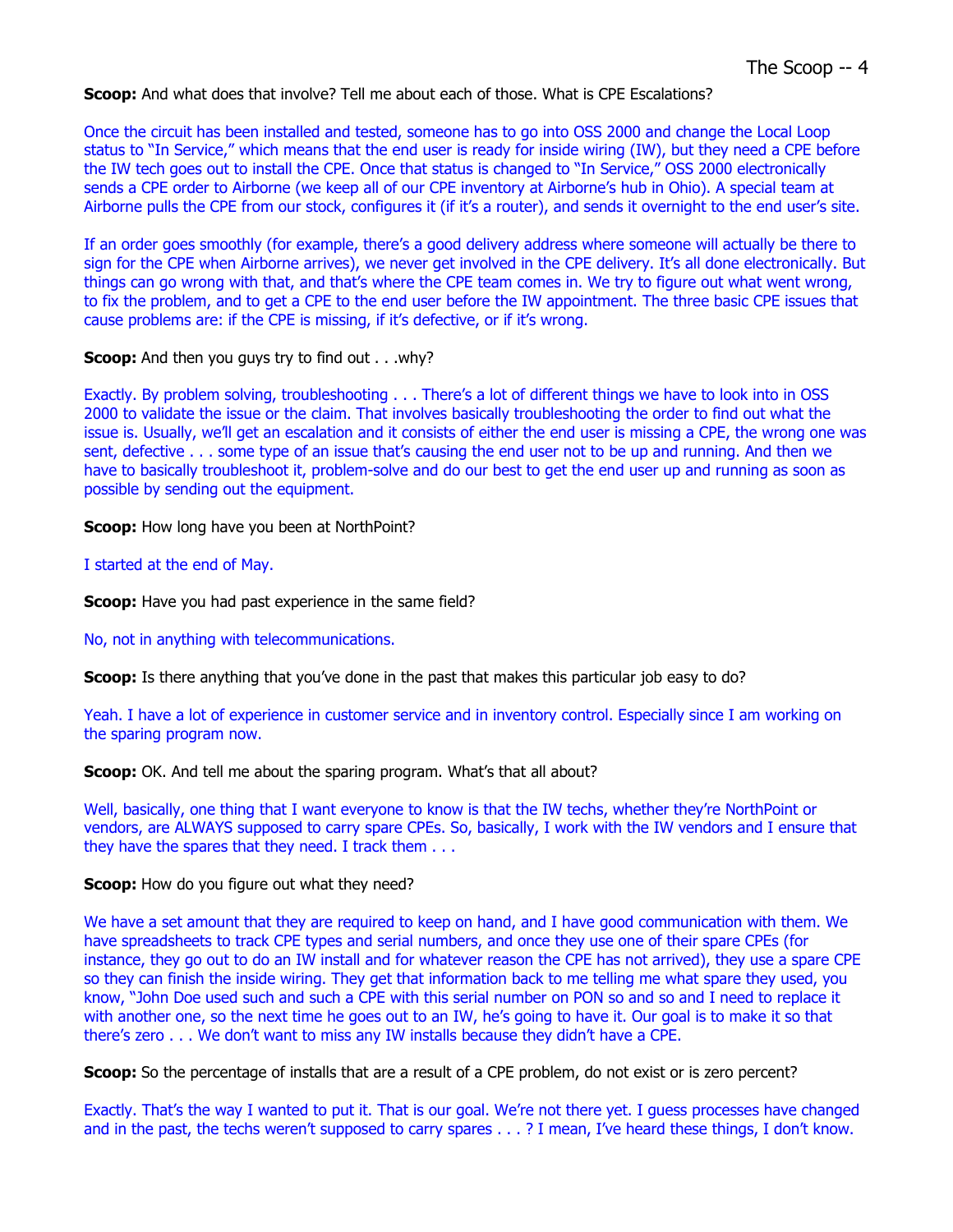#### The Scoop -- 5

Or sometimes people say, "Oh, we have to tell the tech to carry a spare." As long as I can supply them with the spare CPEs that they need on a regular basis, there's no way that they can justify not having it. Therefore, if they go out to an install, and they can't complete the install because they don't have a spare CPE, they don't get paid. That is on them completely, and they are totally aware of that.

**Scoop:** Great. And then you said that through good communication, you keep track of what they've used so that you know what to replace, but we've got different models of CPE, right? So, how do you know . . . I mean, do they carry one of each? How does that work?

We want to get to the point where we can actually document through our spreadsheets what area per what vendor uses the most of what type of CPE. We haven't quite gotten there, but we are getting a lot of data. Right now, we're giving them the ones that seem to be the most used, like we'll give them two Xpeeds, two Copper Rockets IDSL, two Copper Rockets SDSL, two Flowpoint 2200-16s, and we'll only give them one Flowpoint 144 IDSL, one Netopia R-3100.

#### **Scoop:** Because those are not used as much?

They don't seem used quite as often. Theoretically you'd think they should carry a certain amount of each type, but if they're in an area where for whatever reason the local loop is not long enough and they're never going to have SDSL service, yet we give them spare SDSL CPEs to carry, that's a waste of time.

#### **Scoop:** What is it that makes your job easy?

One of our biggest problems is bad addresses. For whatever reason, the people who take the order for DSL from the subscriber must forget that we are going to deliver a CPE before the inside wiring takes place. A lot of times Airborne tries to deliver the CPE and no one is home, they'll try to deliver it three times, and then they return it to our inventory and charge us a full delivery charge. Once it's returned, somebody sends us an escalation and we look it up on Airborne's website, and we see that Airborne tried to deliver it three times. By this time, we usually assume that someone forgot to ask for a delivery address, so we write back and ask for an alternate address like the person's work—to deliver to. If we just had a good delivery address when the order was placed, we would save a lot of money on all those bad deliveries.

Another thing that makes the job easy is when we understand what the escalator is asking for. Basically, when an escalation comes through, when whomever is sending the escalation presents the CPE issue to us plain and clear and gives us all the complete information, it makes life much easier.

**Scoop:** "The CPE issue" meaning . . .

If they send us an escalation with the PON number and they tell us what the issue is (i.e. the end user has not received the CPE), and they took it upon themselves to check the tracking number, and say, you know, "we've checked this tracking number at Airborne's website and it says – it was signed for, it wasn't signed for, or whatever," when they give us all that information, we can investigate it more quickly, more efficiently, and we can get a quicker response back to the person.

**Scoop:** So, people can help you place it into one of those three categories that you mentioned: missing, defective, or the wrong CPE. That would help you out, right?

Yes. And another thing . . . there is such a large volume of escalations, I try to determine the issue and resolve the problem as quickly as possible. Sometimes I'll see an escalation that comes after a long exchange of e-mails, and I want to hurry and just read what the person who sent the e-mail to us says. However, if I do not take the time to read the entire chain of e-mails from the beginning, I can wind up making more trouble for myself. It's like that telephone game where one person whispers a phrase into the next person's ear . . . by the time it gets all the way around the circle, it comes out as something completely different. People will send an e-mail asking me to replace a defective CPE, but when I read the very first message, it was actually a wrong CPE issue. The person who sent the escalation could have saved us all a lot of time if he or she had read the e-mail, but you know how that goes. It seems like when people see a long e-mail, they'd rather to pass it off to someone else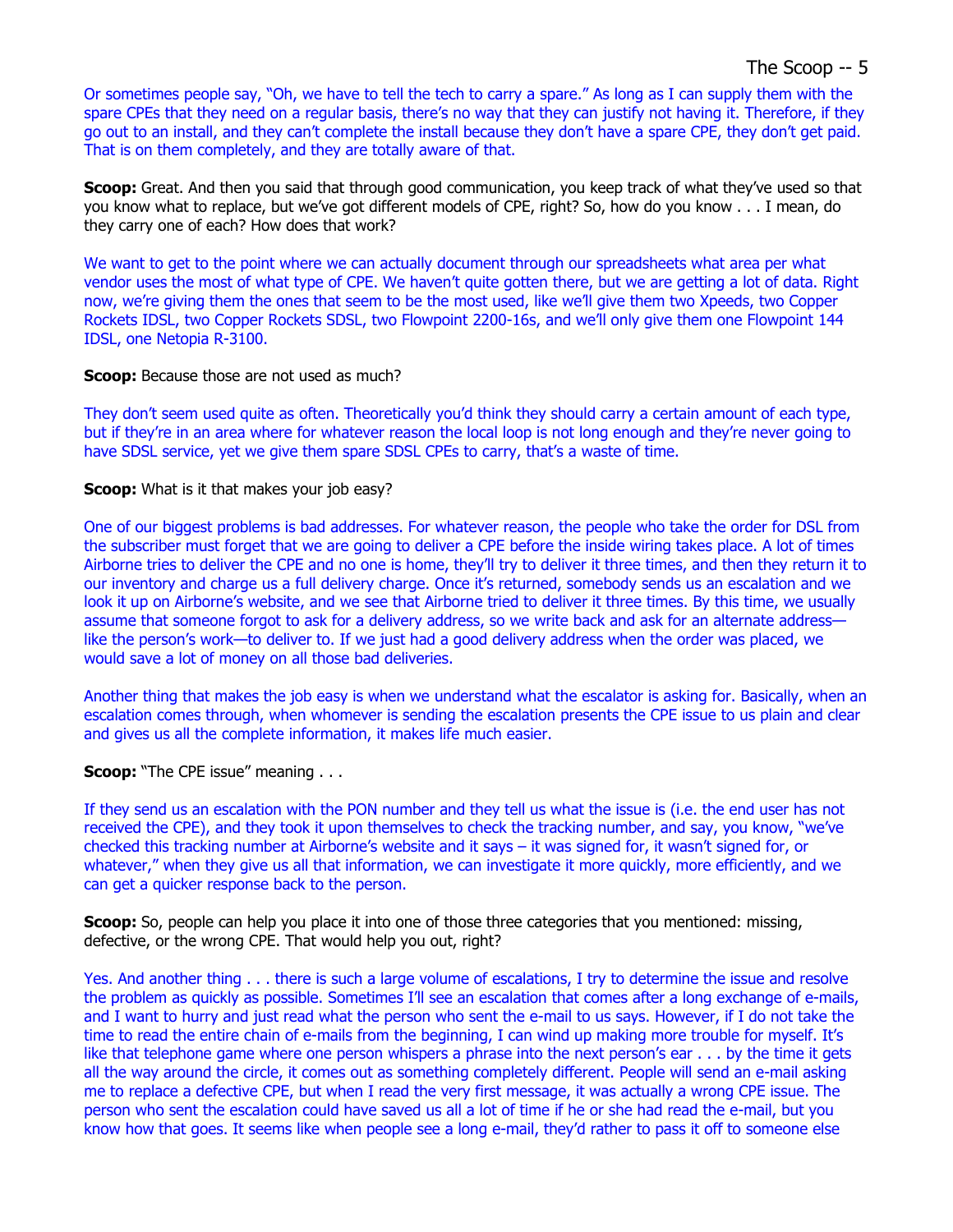and let them deal with it. And there is probably some blame on the person who wrote that original e-mail. If he or she had made the CPE issue clear, then it may not have gone into the telephone game.

So people can help us by clearly stating what the issue is and if there is a long chain of e-mails, by taking the time to read them all so that they can know if they really need to pass it off to us or not.

**Scoop:** And you mentioned looking up a tracking number. How do they do that?

OSS 200 shows the tracking number, I think it's called "Shipment Number." Let's see, you look in "Order Maintenance" at the CPE section, and then on the right you should see a field called "Shipment Number." That's the Airborne tracking number. You can copy that tracking number and open up Airborne's website (www.airborne.com). When their website comes up, you'll see a field called, what is it, airbill number, I think. You paste that tracking number in there and hit enter and it will tell you every detail you want to know about the CPE delivery.

In fact, we get a lot of e-mails that want to know what the status is, when they don't realize that they actually have the information at their own fingertips. It takes about 30 seconds to look up the tracking number on Airborne's website, and that's a lot faster than writing an e-mail, sending it to us, then waiting for a response. By that time it's usually already been delivered.

A lot of times ISPs call a different department asking what the status is and they'll send us an escalation asking what the status is. Well, first of all, that's not an escalation. An escalation means that you've looked at all the normal steps and that something's wrong. Checking status is not an escalation, but I guess a lot of people just don't know how. They can actually just handle it from that first phone call go online, look at the PON number, look in the tracking information, bring it up in Airborne, and say "Oh, right now it's currently out for delivery."

A lot of times we get last-minute calls when it's currently out for delivery, and they go, "Oh my God, we need to change the address. He's not going to be at his home, he's going to be at his business," or whatever the case may be. We can actually get things re-routed, but it has to be right away. If somebody e-mails us and for whatever reason we don't get to the e-mail until 3:00 that afternoon, it's already been returned back to Airborne. If we catch it midway when it's still out for delivery, I can actually re-route it and the end user's still going to get their CPE. It doesn't cost us as much money as re-shipping out another one.

**Scoop:** So, to make your job easier, people should see if they can find any information on Airborne's website by using the tracking number in OSS 2000 (the "Shipment Number) and then let you know what category it falls into: missing, wrong, or defective?

I wouldn't say defective, I'd say missing or wrong because defective is a whole other issue that we need to touch base on.

So, just what they think the issue may be, or what they were told the issue may be because a lot of times, it's not what it appears to be. A lot of times, it's not. They'll say, "The end user hasn't gotten his CPE," but I'll look in the OSS 2000 notes, and it shows that a tech left a spare, so they actually are up and running. So they're OK. There's no need for an escalation. Wasted energy.

**Scoop:** What is it that makes your job difficult?

When other departments transfer end users to us.

**Scoop:** Why does that make it difficult?

We're an inside support team for the people who deal with the end users and ISPs. We're not supposed to deal directly with end users. The ISPs don't really want us to.

By dealing with the end user, it's a whole different ball game. We have to be a lot calmer and just take our time and they have all these questions. The next thing you know, they're asking us about questions that are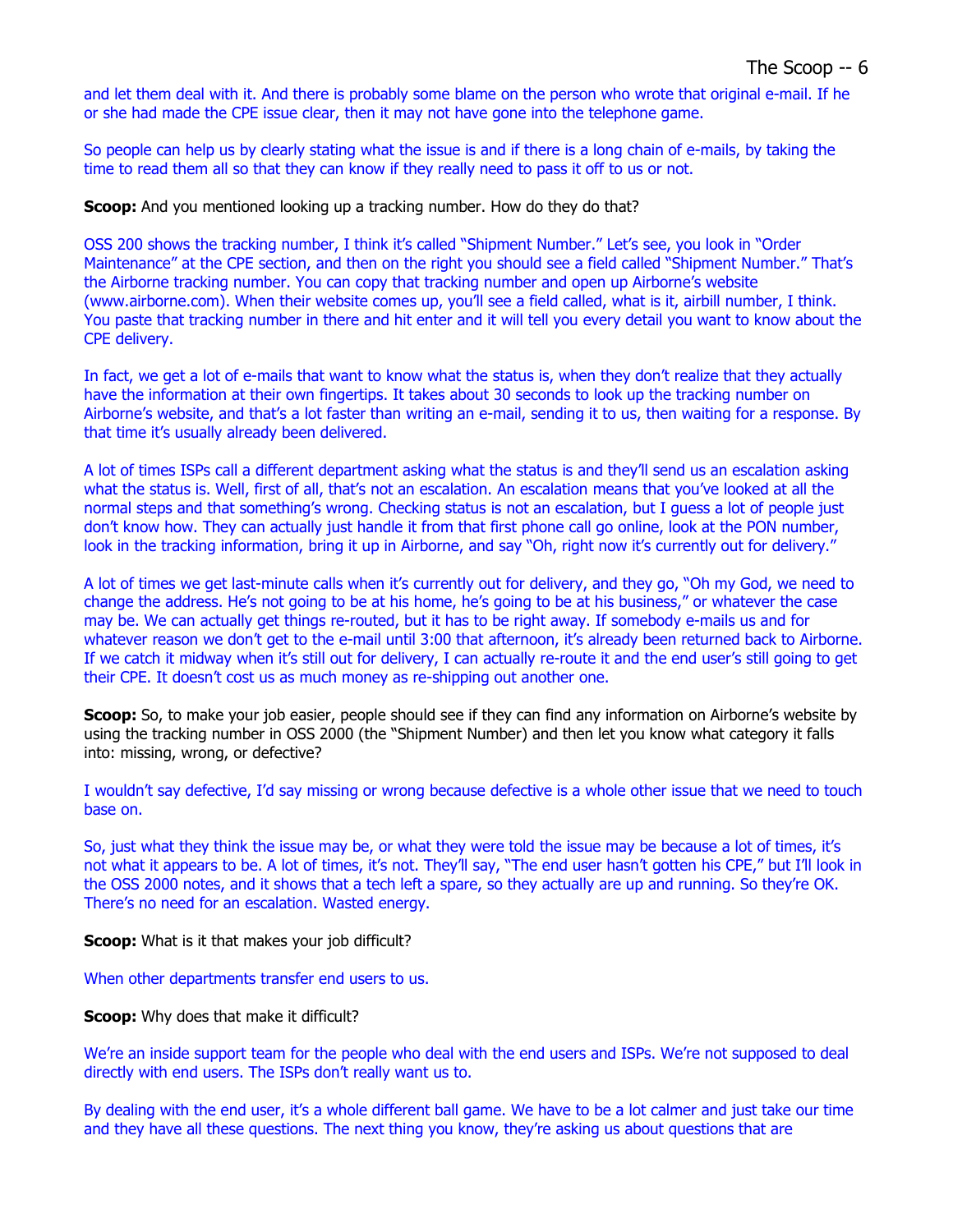completely out of our realm and it's kind of hard. They get really upset if we can't give them that information. You know, like, "Why don't you know," or, "who's going to bill me," and they get more irritated.

Defective CPE issues is probably the second biggest one. An end user, for whatever reason, will call they'll e-mail, they'll tell somebody, "My system's down. I'm not working. It's defective. Something's wrong with it. It's broke." Whatever reason. And we get tons of e-mails, "Send out another CPE, it's defective." Well, we can't do that, and some people don't seem to understand that it's not that we're trying to hinder anybody or we're not trying to make things more difficult. We have policies and procedures that we have to follow. Simple as that.

The only people who have the authority to actually deem a CPE defective is EU TAC or ITAC. They have to test it, and there's a whole series of tests that they have to do. Also, I've even been told that nine out of ten times, the CPE is actually not defective. The connection may not be plugged in right. The end user decided to go in and fiddle around and messed up the configuration. Something could be happening with the ISP—on the ISP's end and they need to really talk to them, but everyone always jumps to conclusions and says, "Oh, it's defective." Even sometimes when the lights blink on and off. You know, it doesn't necessarily mean that it's actually defective. In some cases we even get escalations that say, "the end user says that they plugged it in, and it started smoking. It's obviously defective." OK, we're not calling them liars. I do not have the authorization to say, "OK, let's go ahead and send it out."

This is a lot of money that we're talking about. We have CPEs under warranty, and we can get that money back as long as we can prove it defective and get the approval. So there's a reason we do that so we can get the money back from the manufacturer. Sometimes people take it personal, and they get mad when we send them an e-mail back stating that this has to go through EU TAC Tier 2 or ITAC. Like I said, it's not that we don't believe them, but truly, a lot of times there's been so many CPEs that we've had shipped back here to NorthPoint, and we've had EU TAC, ITAC, some of our IW techs test them and it was a configuration problem.

**Scoop:** And you said 9 out of 10 times they're really NOT defective?

Nine out of ten. I was told that by EU TAC Tier 2, and I was like, "Wow! I mean it's surprising, but yeah."

**Scoop:** So we spend a lot of money shipping CPEs out and back and returning them and all that and there's really nothing with the CPE?

Right. So that's why we need to get the approval. Once it goes through the testing, and they send it to us in the correct RMA format, we have no problem processing as quickly as possible. If people would take the right steps and procedures, it wouldn't take as long. Simple.

**Scoop:** Tell me a little more about yourself. What do you do outside of work?

Commute.

**Scoop:** Where do you live?

We just moved to Stockton. We bought a house—finally. We were only able to afford something in Stockton, and so I have one heck of a commute. But it's a beautiful house, and we're happy. The area's really nice. It's just that it's too expensive to live down here anymore.

**Scoop:** So the payoff—having a nice, big, affordable place—is worth it for you?

Oh yeah.

**Scoop:** How long a commute is it?

Well, it's anywhere from two hours in and three hours home. Sometimes I drive up to Dublin, and I take the BART the rest of the way in. Occasionally I'll drive all the way in, which is actually quicker, but it's a lot of wear and tear on my car. I don't have a new car.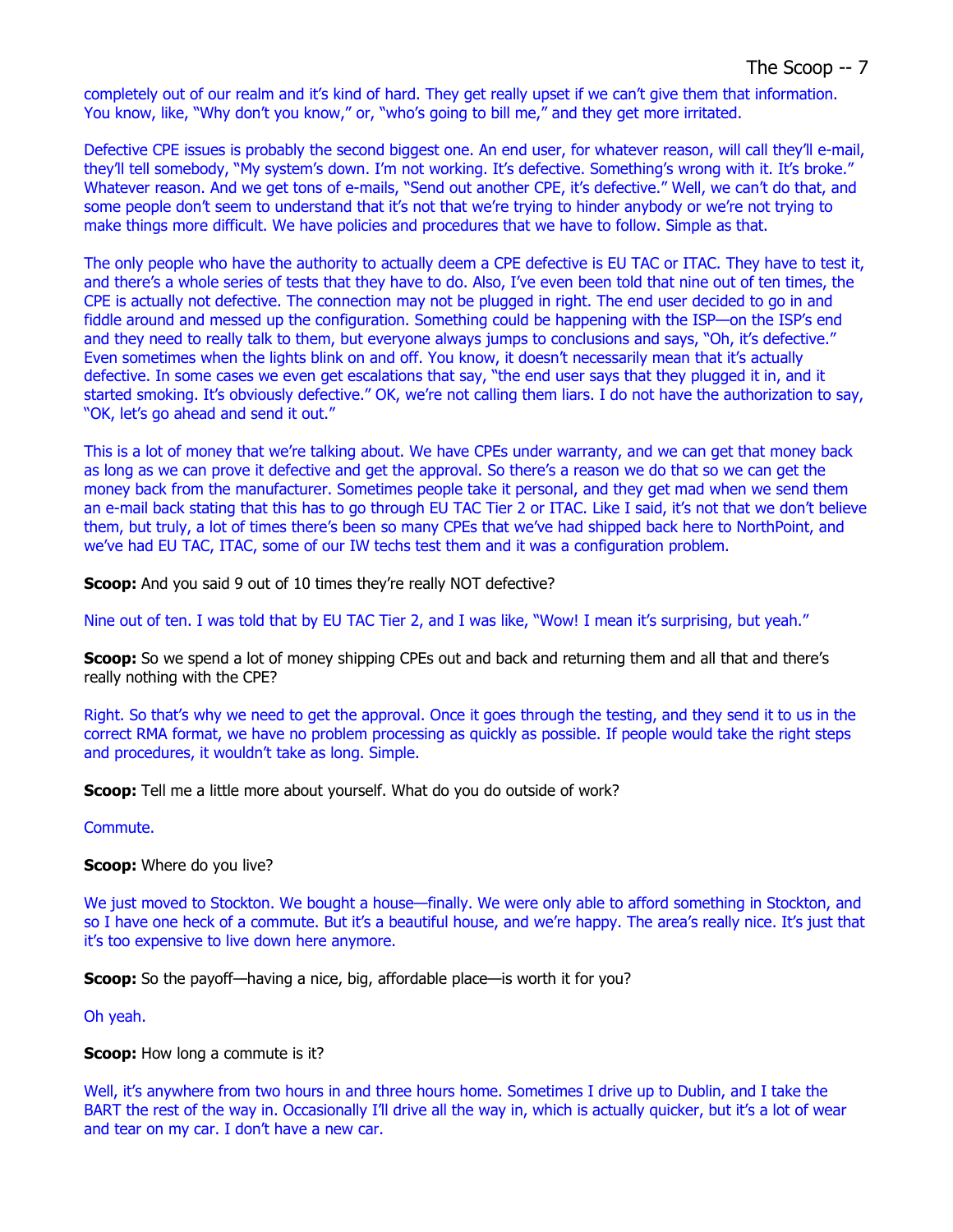Right now, since I'm trying to adjust, we really don't have much time to do anything else but dedicate ourselves to our jobs.

**Scoop:** How about the weekends?

Weekends I relax, I do cleaning, you know, laundry, that kind of stuff.

**Scoop:** Is this the kind of job that you imagined yourself doing when you grew up?

Hmmm. I don't know. That's a hard one to answer. I know that I've always liked to deal with people, and I've liked customer service—I'm a people person. So along the lines of what I do, I get that part of it. I don't know, I guess I always thought I was going to be, you know, like on TV or something. Not a celebrity but maybe on the news or something—you know, interviewing people. But then again, when I was in high school, I never got into journalism so . . .

**Scoop:** Any goals that you've set for yourself during the small amount of free time that you have? Writing a great novel, or producing an album, or anything like that?

Well, right now, we're just trying to get through our first year of being homeowners. Everyone says that the first year is hardest because we're hoping in a year we can re-finance to bring our payments down a little bit. And then, once we do that, we can start doing things to the house that we want to do. We want to make one of the bedrooms a formal guest room. Which means that we'll have to put some money into it and get another bed. We want to buy a huge screen TV, and we have the room but, you know, they're like what? \$3-4,000. So, we're just going to take our time right now.

**Scoop: OK.** Let's find out what makes you tick. How do you express dissatisfaction with a person?

Hmmm, I don't know. I have a bad temper, so I usually try to talk to somebody calm to calm me down, really.

**Scoop:** So if you're really ticked off about something, you wait a while, talk to somebody?

I try to because I have a bad temper. And I usually wind up saying something that I'll probably regret later. Or really hurt someone's feelings. Especially if it's something that I'm feeling very passionate about.

**Scoop:** Well good. That will help all the passionate people out there to know that they need to take a few minutes to chill.

Yes. It helps. It really helps make things clearer. I know that sometimes you can turn to a lot of people that are not necessarily older than you, but more wise—have maybe been around more, have different levels of educations, have more experience, you know. And a lot of that type of thing is worldly experience. Sometimes they can help you look at it at a better angle, or they can sit you down and say, "Look at the situation, you know, what are you really mad about?" Or, "What's really bothering you?" Maybe I've just had a bad day and I'm being temperamental. So a lot of times it just helps to have someone else to talk to. A good sounding board is real important.

**Scoop:** OK, did I miss anything that you wanted to talk about?

I guess that it will be really nice just to have people understand and be patient with us. Partly because the volume is growing so much and we're doing our best to get everything out, but sometimes people send an e-mail out, and we don't respond to them quick enough, and then they send an e-mail to one of our bosses freaking out. I know that everything's urgent to each individual, but that doesn't make it necessary to, you know, drop everything because the world's coming to an end. And if we dedicate all of our already thin resources to calm down one person who decided that screaming would get her to the front of the line is really unfair to all the other people that have equally important escalations waiting for us to resolve. Each of them is equally important.